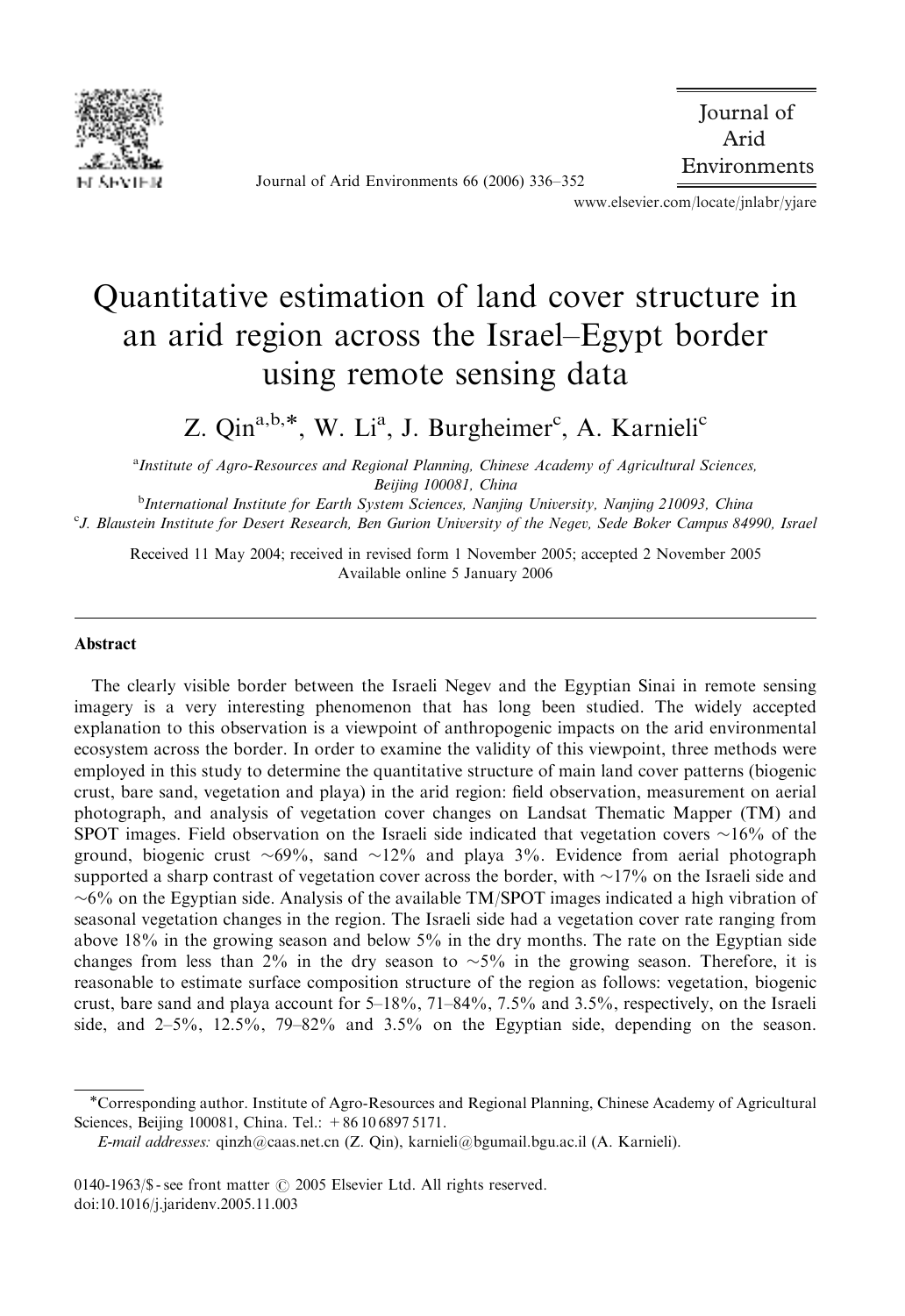This estimate of land cover structure has been successfully used to model land surface temperature differences across the border, in order to understand arid ecosystem evolution in the region.  $\odot$  2005 Elsevier Ltd. All rights reserved.

*Keywords:* Vegetation; Biogenic crust; Sand dune; Surface temperature; Landsat TM; SPOT

# 1. Introduction

The clear visibility of the Israel–Egypt political border in the arid environment of Negev–Sinai Peninsula (Fig. 1) has long been reported and studied (Otterman 1974, 1977, 1981; Warren and Harrison, 1984; Tsoar and Møller, 1986). The border region is mainly composed of linear sand dunes stretching from the Egyptian Sinai into the Israeli Negev with identical lithological unit and geomorphorlogical landscape. Formation of the sand dunes is mainly attributed to deposition of fine sand and dust transported from the northern African desert by strong winds. On remote sensing images (such as Fig. 1) of visible channels, this arid region is characterized by a sharp contrast between bright reflectance from the Egyptian side (Sinai) and dark one from the Israeli side (Negev) (Pinker and Karnieli, 1995; Tsoar and Karnieli, 1996; Qin et al., 2001). The contrast has been interpreted as being caused by different land cover structures under different land use policies in the arid environmental ecosystem crossing the border (Otterman, 1974, 1977, 1981; Warren and Harrison, 1984; Tsoar and Møller, 1986). The Egyptian side has few



Fig. 1. Landsat TM image of the arid region across the Israel–Egypt border, composed of bands 4, 3 and 2 as RGB, acquired on March 29, 1995. The sand dunes can be clearly seen on the image of the arid region. N1 is the Nizzana settlement, and N2 the Nizzana Research Site. The inserted box indicates the geographical location of the SPOT images used for the study.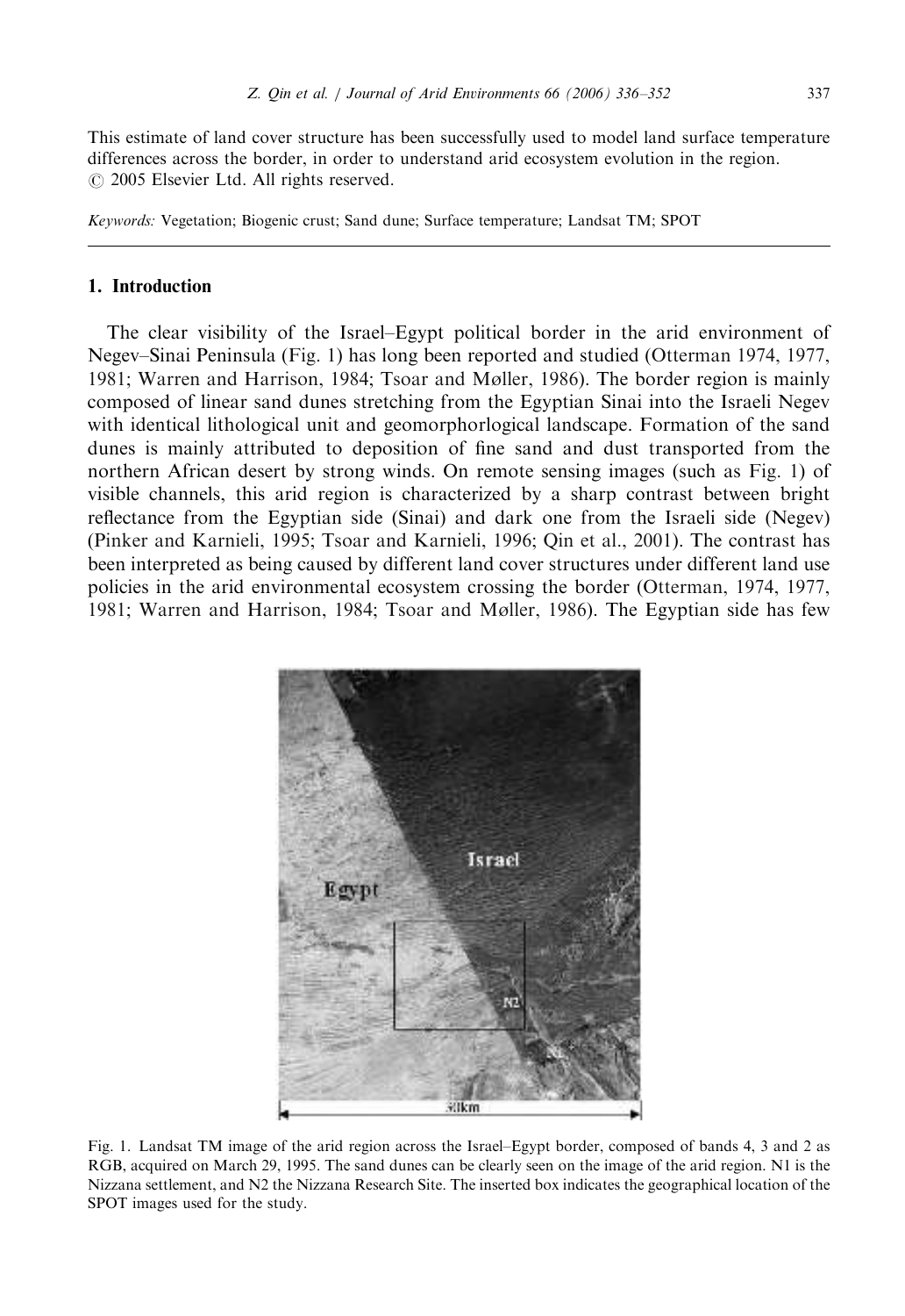vegetation cover and prevalent bare sand surface. The Israeli side is, in contrast, dominated by shrubs and inactive sand surface fixed by biogenic crust, dubbed microbial crust (Kidron and Yair, 1997). The thin biogenic crust (usually  $\lt 5 \text{ mm}$ ) is an overwhelming surface pattern in the western Negev and is scarce in the northern Sinai due to intensive anthropogenic activities on the Egyptian side of the border (Tsoar and Møller, 1986). It is believed that the relatively low spectral reflectance of biogenic crust and desert plants vs. bare sand is the main contribution to the high visibility of the political border in remote sensing imagery (Karnieli, 1997). A similar spectral contrast is also observed in the desert environment along the USA–Mexico border (Bahre and Bradbury, 1978; Balling, 1989; Balling et al., 1998). The USA side is darker because of its denser vegetation cover. The Mexican side is brighter because of its prevalent bare surface, as a result of severe overgrazing (Balling et al., 1998).

Having relatively dense vegetation cover, the Israeli side should be cooler than the Egyptian side. This has been the case in the arid region across the USA–Mexico border (Balling, 1989). However, an opposite thermal change is observed on daytime images of the Israel–Egypt border region. Land surface temperature (LST) is clearly higher on the Israeli side than on the Egyptian side (Qin et al., 2001, 2002a). This phenomenon does not only occur on particular days. It can be observed on almost every day of the year, except for a handful of days when the ground is very wet and cool. Considering the denser vegetation cover on the Israeli side, we can term this temperature difference across the border as an anomalous phenomenon. The sharp contrast of LST across the border does not generally appear on nighttime thermal images (Qin et al., 2002a). An explanation was suggested in our studies, based on deliberate examination of remote sensing analysis (Qin et al., 2002a), micrometeorological modeling (Qin et al., 2002b, c), and ground temperature measurement (Qin et al., 2005). This thermal anomaly was found to be mainly due to the combined effects of different land cover structures and their different thermal processes governed by different physical properties on both sides. The obvious differences in biogenic crust cover and bare sand between the two sides, as well as the temperature differences between the two prevelant surfaces (biogenic crust and bare sand) due to their differences in albedo, overcome the weak cooling contributed by vegetation cover on the Israeli sides (Qin et al., 2002a, b). As a result, the Israeli side is hotter than the Egyptian side.

Considering the identical lithological units and geomorphological patterns, the sharp spectral contrast across the Israel–Egypt border must be caused by the differences in the magnitude of land cover structure of various patterns. Thus, estimation of land cover structure in the region is critical for understanding the generation of a visible border in both the visible and thermal channels of remote sensing images. To date, however, actual land cover structure has never been quantitatively determined although several studies have mentioned the differences, particularly in vegetation density across the border. As indicated in several studies, such as Tsoar and Møller (1986) and Karnieli (1997), the region can be seen to be composed of four main land cover patterns: biogenic crust, bare sand, desert vegetation, and playa. It is the differences in land cover structure that lead to the existence of the sharp spectral contrast between the two sides of the border. Therefore, knowing the quantitative composition of land cover patterns is extremely important in suggesting an acceptable explanation for this interesting phenomenon. Nevertheless, accurate percentages of each surface pattern have never been reported, even though several studies (Otterman, 1974, 1977, 1981; Tsoar and Møller, 1986; Karnieli, 1997) have noted that there is more vegetation cover on the Israeli side than on the Egyptian one.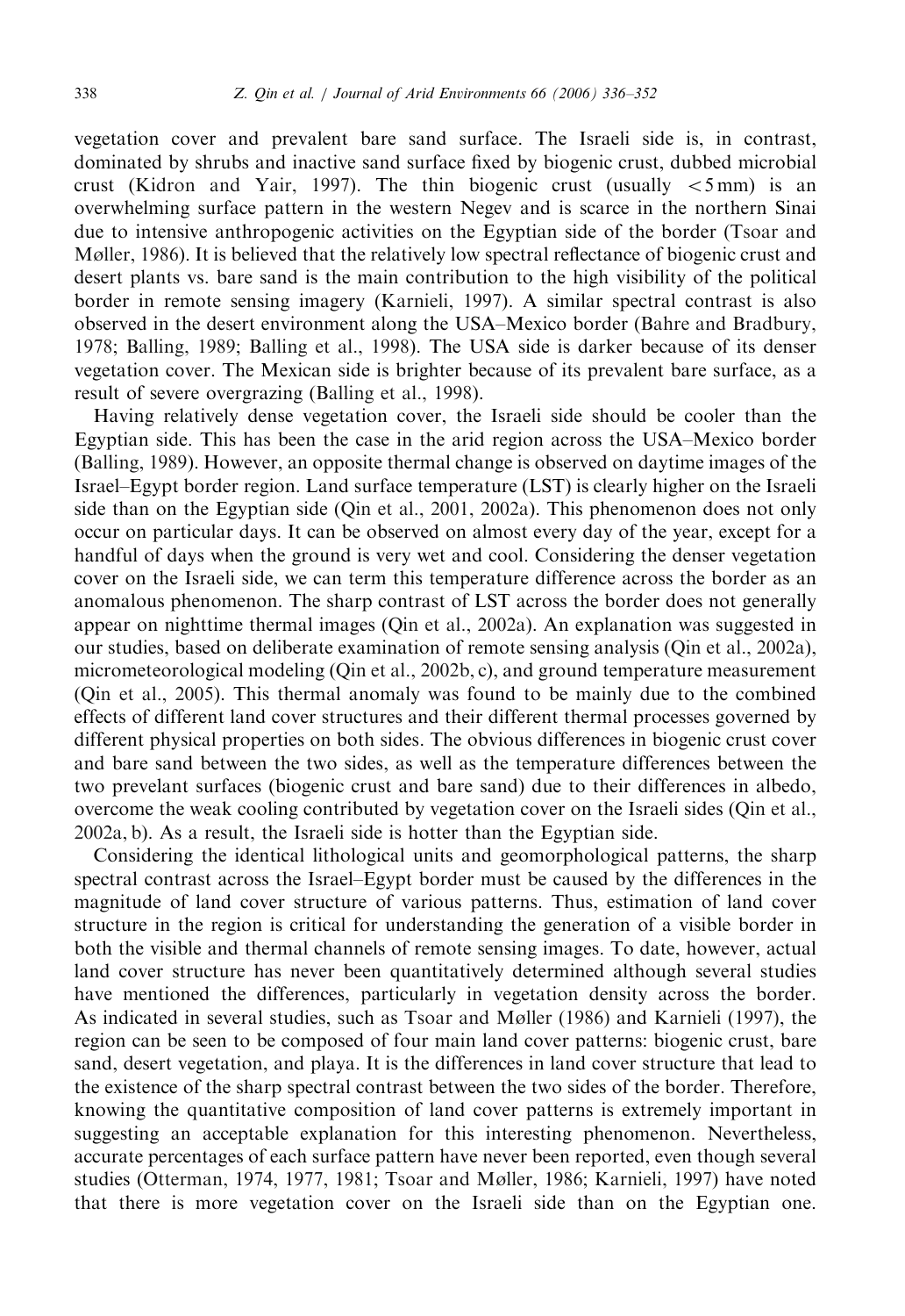Kidron and Yair (1997) arbitrarily guessed 10–40% vegetation cover, Otterman and Robinove (1982) 20%, on the Israeli side. The plant communities at the Nizzana Research Site (Fig. 1) were investigated by Tielböger (1997), who reported that the percentage of plant cover at that site differed from community to community, i.e., 1.9% for *Anabasis articulata* to 32.1% for *Noaea mucronata– Artemisia monosperma* (Tielböger, 1997). The exact percentages of other surface patterns, such as biogenic crust and bare sand, have never been reported.

In this paper, we intend to estimate the percentages of the main land cover patterns in this arid region. Three methods were employed for the estimation: field observation, measurement on aerial photograph, and analysis of available Landsat TM and SPOT images. The average percentage of each land cover pattern is determined on the basis of the data culled from the methods. Spatial variation and seasonal changes of vegetation cover across the border are also examined.

## 2. The study region and relevant research

The study region is located in the northwestern part of the Israeli–Egypt political border. It covers an area of about  $30 \times 40 \text{ km}^2$  (30 km along the border and a width of  $\sim$ 20 km on each side). Geomorphological patterns in the arid region are mainly linear sand dunes and interdune valleys stretching from the Egyptian side into Israel. Fine sand with a diameter of 0.05–0.1 mm (Gerson et al., 1985) is the main soil constituent in the region though silt and clay also account for some percentages ( $\langle 5\%$ ), especially on the Israeli side where a thin biogenic crust covers most of the surface. Average annual rainfall in the arid region is  $\sim$ 95 mm (Kidron and Yair, 1997). The rainy season is usually from November to April of next year.

On the Egyptian side, the arid region is under intensive use by Bedouin nomads for grazing and cropping. High plants (shrubs) have been subjected to severe gathering for firewood (Tsoar and Møller, 1986). In contrast to free use on the Egyptian side, the region on the Israeli side (Negev) has been managed under strict conservation policies. Limited anthropogenic activities have led to the establishment of vegetation (shrubs and annuals) and biogenic crust. The crust is mainly composed of clay, lichen, fungi and other microphytes, especially chlorophyll-containing cyanobacteria.

Land use differences between Israel and Egypt have a pronounced effect on remote sensing imagery, where a sharp spectral contrast across the border can be clearly seen. This contrast has attracted much scientific inquiry over decades (Otterman, 1974; Tsoar and Møller, 1986; Danin, 1991; Karnieli and Tsoar, 1995; Tsoar and Karnieli, 1996; Karnieli, 1997). Relatively higher reflectance on the Egyptian side is believed to be the direct result of severe anthropogenic impacts by the Sinai Bedouin, including overgrazing and firewood gathering (Tsoar and Møller, 1986).

Otterman (1974) observed the contrast in the first Landsat image taken in 1972 and pointed out that semi-dormant desert fringe plants strongly reduce the albedo of sandy terrain. Karnieli and Tsoar (1995) suggested a different interpretation for the spectral contrast: the biogenic crust covering most of the Israeli side contributes a darker tone to remote sensing imagery. Anthropogenic activities on the Egyptian side that prevent the establishment of this crust contribute to the brighter tone. Therefore, it was concluded that the well-known contrast between the Sinai and the Negev in remote sensing imagery is not a direct result of vegetation cover differences but caused by the almost complete cover of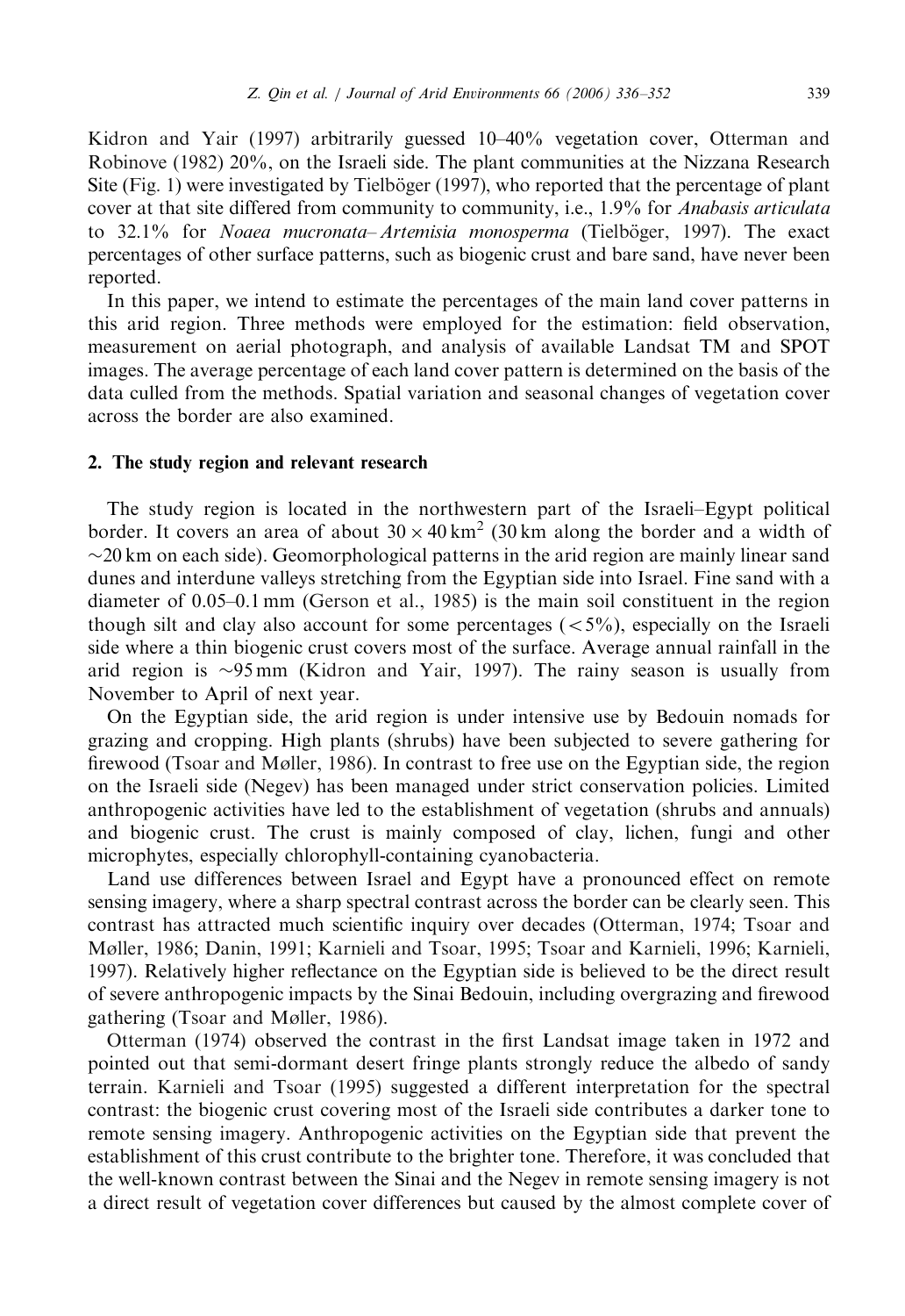biogenic crust in the Israeli Negev and the scarcity of that crust in the Egyptian Sinai (Karnieli and Tsoar, 1995). Tsoar and Karnieli (1996) studied the change in spectral reflectance values in remote sensing. On the Israeli side, increment in biogenic crust generally comes together with increase in vegetation cover. The sand dunes are low and stable with high percentage of biogenic crust in the interdunes. The crust is developed by microphytes from fines (silt and clay). The region is covered with dense carpets of wilted annuals, which have a reflectance that is lower than that of the crusted area but higher than that of *artemisia* shrub (Tsoar and Karnieli, 1996).

The contrast across the border is also observed in the thermal range of the electromagnetic spectrum. Otterman and Tucker (1985) related this thermal contrast to severe overgrazing and other anthropogenic pressures on the Egyptian side. The mechanism leading to the thermal contrast has been simulated using a micrometeorological model on the basis of surface energy balance (Qin et al., 2002b, c). According to the simulation results, Qin et al. (2002b) suggested that the thermal contrast is due mainly to the differences in land cover structure, especially biogenic crust vs. bare sand across the border. The thermal anomaly has been thoroughly examined from the viewpoint of remote sensing analysis (Qin et al., 2002a). Combining ground truth measurement of surface temperature with determination of emissivity, Qin et al. (2005) proposed an approach on the basis of Stefan–Boltzman radiance law to simulate the average LST on both sides under various possible conditions. Simulation using the land cover structure estimated in the study successfully explained the observed LST difference, which could be attributed to the combined effects of the differences in land cover patterns and their different thermal properties on each side of the border (Qin et al., 2005). LST difference between the two sides appears to be obvious when surface temperature is above 30 °C, while the difference disappears when it is  $\sim$ 25 °C (Qin et al., 2005). This is exactly identical to the actual thermal phenomenon observed in remote sensing images of the region (Qin et al., 2002a). During daytime, surface temperature in the region generally reaches to  $40-50$  °C, leading to significant LST difference between the two sides. During nighttime, surface temperature in the region is usually  $\sim$ 25 °C, leading to no LST difference across the border (Qin et al., 2005). Therefore, the quantitative estimation of land cover structure in the study is part of a series of investigations into the thermal differences. Since land cover estimation is a very important step in remote sensing analysis of the earth's resources, especially in landscape ecological modeling and environmental monitoring, quantitative estimation of land cover structure in the region may also have potiental applications for relevant studies, such as understanding the different surface processes in terms of arid environment, ecology, geomorphology, sand movement, and so on.

# 3. Methods for determining the land cover structure

Three methods were used in this study to quantitatively determine the percentages of main land cover patterns in the region: field obervation, measurement on an aerial photograph with high spatial resolution, and analysis of Landsat TM and SPOT images for vegetation estimation.

# *3.1. Field observation*

The field observation was performed at the Nizzana Research Site (Fig. 1) in the Israeli Negev. Primary purpose of the observation was to determine the percent vegetation cover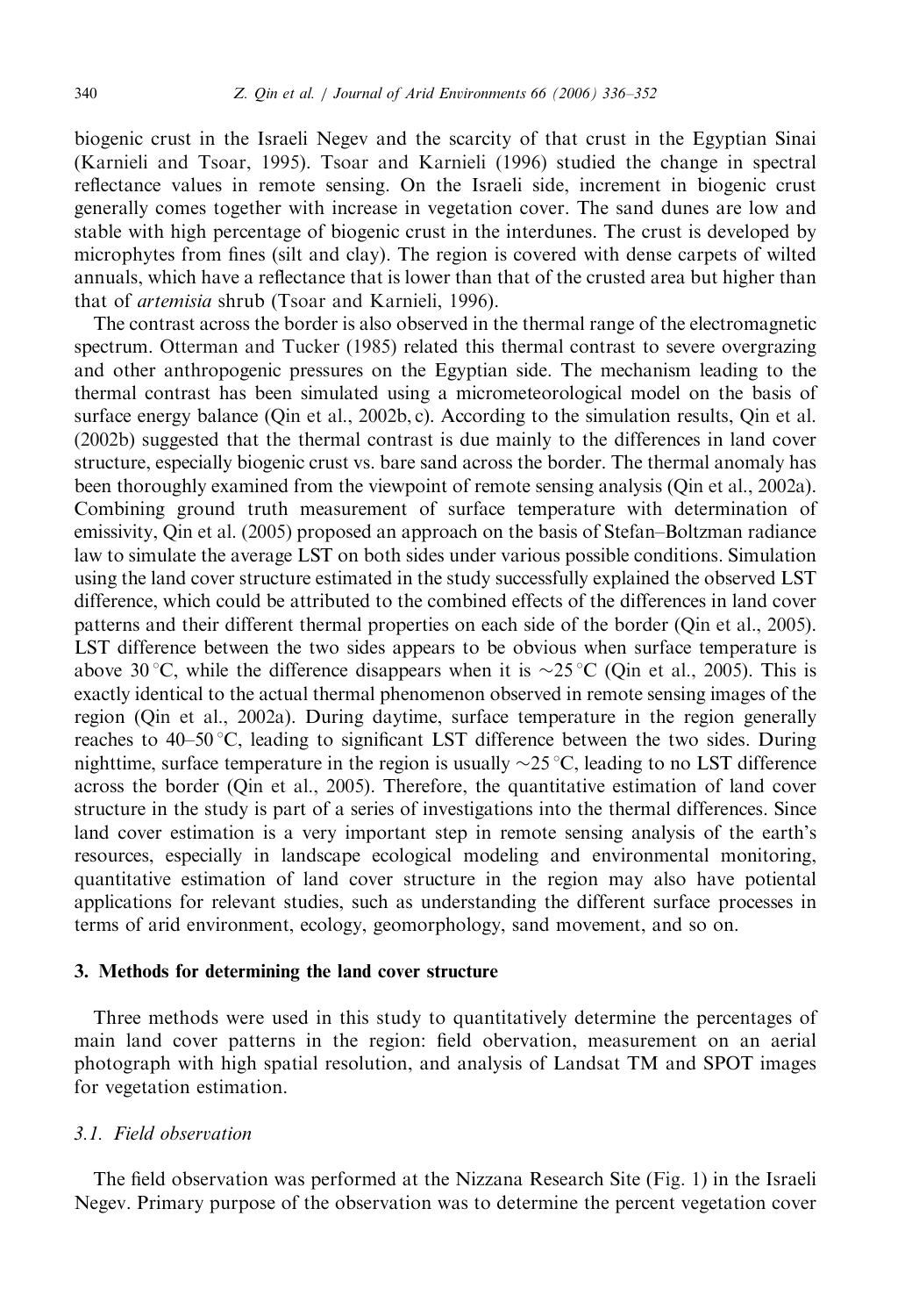| Plot           | Location     | Total area<br>$(m^2)$ | Total shrub<br>number | Shrub number Average<br>sampled | diameter (m) | Shrub area<br>(m <sup>2</sup> ) |
|----------------|--------------|-----------------------|-----------------------|---------------------------------|--------------|---------------------------------|
|                | Interdune    | 1330                  | 198                   | 27                              | 1.06         | 175.2                           |
| 2              | Interdune    | 780                   | 121                   | 28                              | 1.27         | 152.3                           |
| 3              | Bottom slope | 740                   | 168                   | 30                              | 1.05         | 146.3                           |
| $\overline{4}$ | Middle slope | 330                   | 42                    | 15                              | 1.09         | 44.5                            |
| 5              | Top dune     | 671                   | 37                    | 9                               | 0.75         | 75.9                            |
| Total samples  |              | 566                   | 3851                  | 109                             | 1.09         | 594.3                           |

Table 1 Field observation at the Nizzana Research Site

*Note*: Plots 5 has 7 big shrub patches with a total area of 62.5 m<sup>2</sup>. Thus, its total area is equal to the area of 30 normal shrubs plus that of the big shrub patches.

on the Israeli side. Five rectangular plots of various sizes  $(300-1300 \text{ m}^2, \text{see } \text{Table } 1)$  were selected for the observation. First, the area of each plot was measured and the total number of shrubs counted. Then, we randomly selected shrubs to measure their diameter for statistical analysis: measuring all of the shrubs in the plot would have been unnecessarily time-consuming and laborious. Finally, we calculated the average shrub diameter and estimated the total vegetation area based on the assumption that desert shrubs' canopies approximate a circular shape. The percentage of vegetation cover was computed as total vegetation area divided by total plot area. Since small shrubs did not fully cover the land and only those big shrubs (usually with a diameter of  $>1.5$  m) were able to provide a thick dense canopy that might completely cover the ground, we only counted those shrubs of moderate size (diameter  $> 0.5$  m) as vegetation and neglected those with small diameter  $( $0.5$  m). These sampling criteria were expected to compensate$ for some of the errors that may otherwise have arisen in the measurement.

The five sampling plots were distributed as follows: two plots in the interdune valleys, one at the foot of dune slope, one in the middle of the slope, and one at the top. The surface of the sampled plots was mainly constituted of biogenic crust mixed with vegetation (mainly shrubs) except the one at the top, which had land cover structure of bare sand mixed with vegetation. The sampling process and results from the field observation are shown in Tables 1 and 2, respectively.

## *3.2. Measurement on an aerial photograph*

The aerial photograph used for the deliberate measurement is shown in Fig. 2. The photograph was acquired on May 22, 1993 by a camera with color film at a flight altitude of  $\sim$ 1000 m under clear sky. It thus has three channels in the visible range. The photograph covers both sides of the region, with an area of  $1285 \times 1390 \,\text{m}^2$ , though the Egyptian part is only  $\sim$ 400 m in width. The geographical location of the photograph is the same as the field observation: the Nizzana Research Site (see Fig. 1). The spatial resolution is high enough to clearly distinguish the shrub canopies from their surrounding background.

The methodology used to measure land cover patterns in the photograph included making subset images (dividing original photograph into two subsets: Israel and Egypt) and making measurement on the subsets. The subsets were created so that separate measurements could be conducted on each side for comparison of their land cover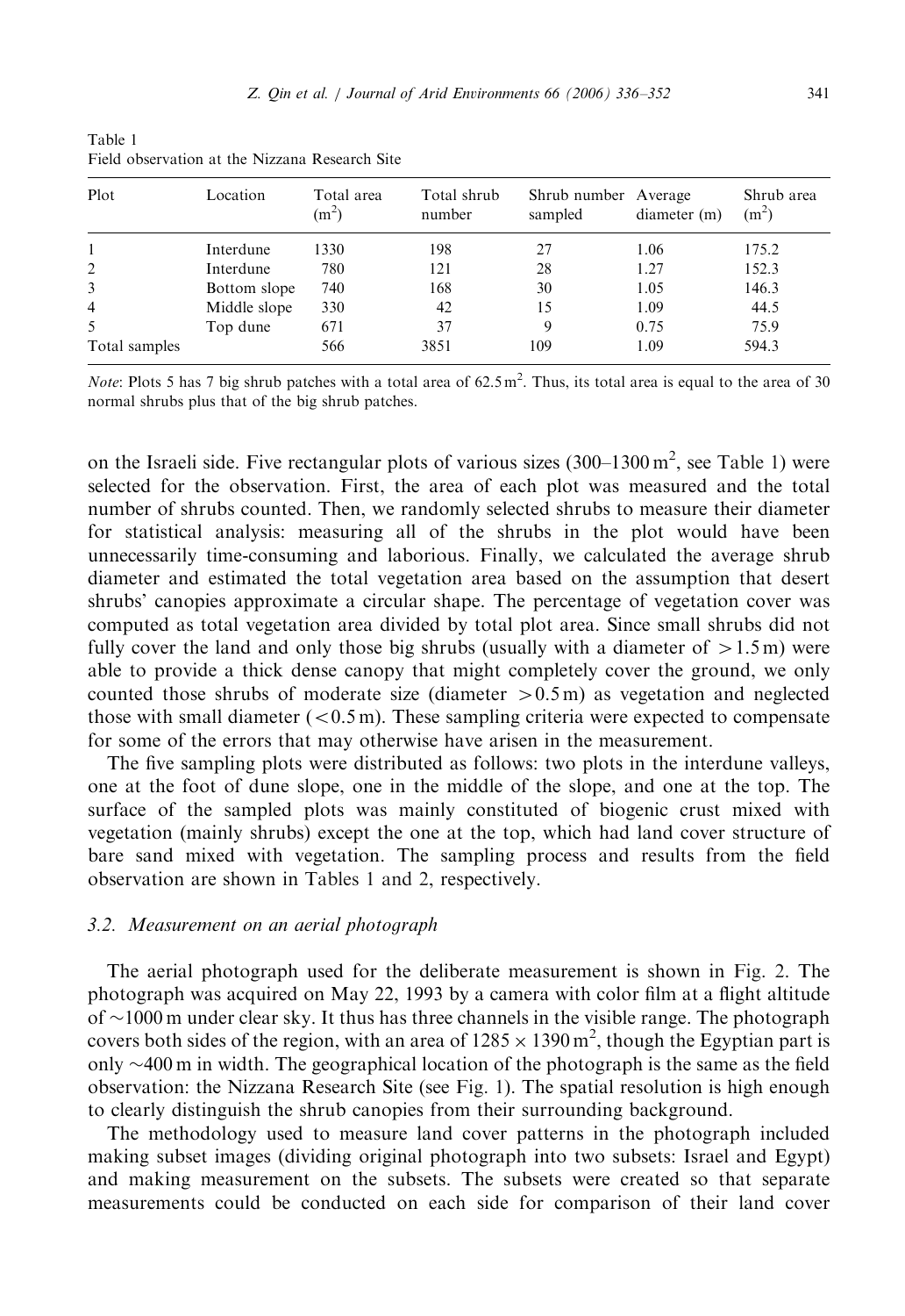| Plot           | Location     | Area $(m^2)$ |       |          | Percentage $(\% )$ |          |
|----------------|--------------|--------------|-------|----------|--------------------|----------|
|                |              | Total        | Shrub | Crust    | Shrub              | Crust    |
|                | Interdune    | 1330         | 175.2 | 1154.8   | 13.2               | 86.8     |
| 2              | Interdune    | 780          | 152.3 | 627.8    | 19.5               | 80.5     |
| 3              | Bottom slope | 740          | 146.3 | 593.7    | 19.8               | 80.2     |
| $\overline{4}$ | Middle slope | 330          | 44.5  | 285.5    | 14.8               | 85.2     |
| 5              | Top dune     | 671          | 75.9  | 595.1(S) | 11.3               | 88.7 (S) |
| Total samples  |              | 3851         | 594.3 | 2661.7   | 15.4               | 69.1     |

Table 2 Land cover rates from the field observation

*Note*: Values followed by (S) refer to bare sand.



Fig. 2. Aerial photograph of the Nizzana Research site, acquired on May 22,1993 with color camera at altitude of  $\sim$ 1000 m. Two border highways are clearly seen. The dark dots are mainly shrub canopies. The bright plots are playa. The Egyptian side is dominated by bare sand and the Israeli side by biogenic crust.

differences. Usually, land cover patterns on remote sensing imagery are measured using the classification function of image analysers, such as ERDAS Imagine. We intended to classify the subsets into four basic patterns: vegetation, biogenic crust, bare sand and playa. Thus, our first choice was to use supervised classification with training points for the four patterns. The classification with several grouping methods did not give the expected result. There were always some misclassifications among the four patterns when using all three channels. It was really difficult to distinguish the patterns of playa and biogenic crust from bare sand due to the similarity in their pixel digital number (DN) values. Unsupervised classification was also unable to yield in a satisfactory result for quantitative estimation of the surface patterns. Thus, we decided to first classify the shrubs separately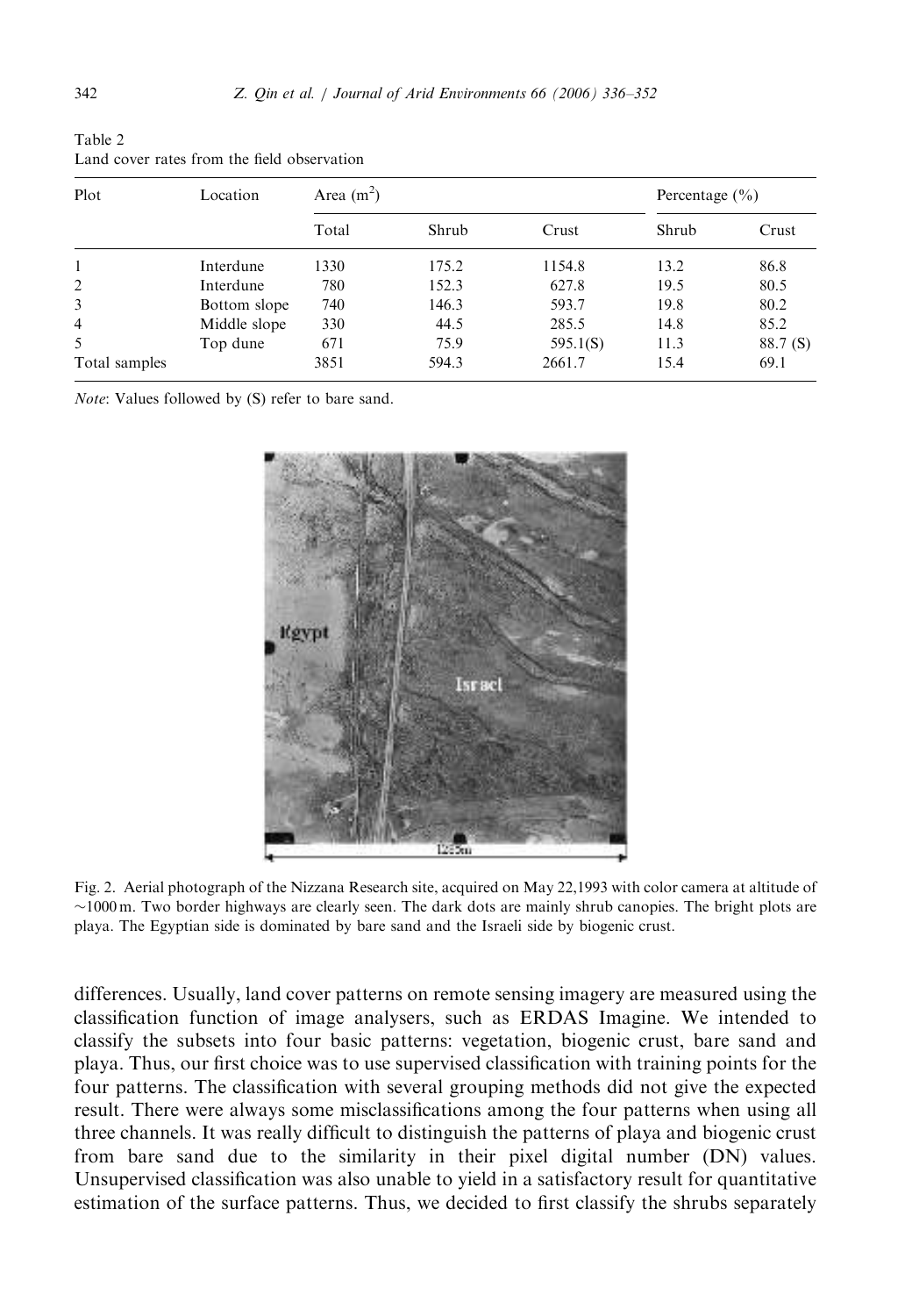from the other patterns on the channels, using the distinct differences in their DN values. Then, we used image interpretation methods to identify the other three patterns.

Since vegetation absorbs most incoming light at visible wavelengths, pixels with low DN values are usually desert shrub canopies in the photograph. Examination of some typical shrub canopies indicated that most of their pixels have a DN value of  $\lt 65$  and only a few on the edge have DN values higher than 65 but less than 80. Considering the possible error resulting from effects of leaf density and shrub debris, we decided to classify pixels with  $DN \leq 60$  in channel 1 as vegetation. We also tried to distinguish other surface patterns in this way, but the overlap in their DN values made it impossible. For biogenic crust, most pixels have DN values ranging from 70 to 180, and for sand and playa, the values range from 120 to 255. Therefore, the numerical classification based on DN values did not enable us to successfully distinguish these two patterns. Instead, image interpretation method had to be applied. The spatial distribution of biogenic crust, bare sand and playa is very obvious in the images. Thus, we enlarged the images and drew polygons of the three patterns for area measurement. Some plots did not show a pure surface pattern, but a mixture with shrubs. This was especially true on biogenic crust where various shrubs were rampant. Some sand dunes also had various shrubs on their surface. This complicated the measurement because we had to subtract vegetation cover from the area.

On the Egyptian side, the ground is mainly covered with bare sand. So we decided to measure the relatively small plots of mixing biogenic crust with shrubs and playa with shrubs. The area of bare sand could then be gotten by subtracting the areas of vegetation, biogenic crust and playa from the total. The Egypt subset has 7 plots of biogenic crust mixed with vegetation and 2 playa plots with vegetation. The ground on the Israeli side was dominated by biogenic crust, but mixed with shrubs. Only a small part of the Israeli subset was covered with bare sand and playa (Fig. 2). Thus, we first measured the areas of the bare sand and playa plots. Then we termed the rest as biogenic crust mixture.

## *3.3. Analysis of vegetation cover rate on Landsat TM and SPOT images*

Landsat TM and SPOT images have been extensively used for various studies of land cover mapping (Cihlar, 2000) due to their high spatial resolution (pixel size is  $30 \text{ m}^2$  for TM and  $10 \text{ m}^2$  for SPOT under the nadir). In this study, we had 6 TM images and 20 SPOT images for vegetation cover mapping in the arid region. These images were acquired over various periods and are therefore very suitable for comparing seasonal vegetation changes on each side. The TM images were acquired mainly in the mid-1990s and the SPOT images more recent (i.e. 2001–2003). Fig. 1 is a TM image acquired on March 29, 1995, illustrating the spatial differences in land cover structure across the border. The inserted box in this figure indicates the geographical location of the SPOT images: the area around the Nizzana Research Site.

Vegetation mapping from remote sensing images is theoretically based on the spectral characteristics of green vegetation. Normalized difference of vegetation index (*NDVI*) has been widely used for vegetation mapping. The index is computed from TM and SPOT images using the following formula:

$$
NDVI = (IR - R)/(IR + R),\tag{1}
$$

where *IR* and *R* represent infrared and red bands, respectively (bands 4 and 3, respectively, for TM, and bands 2 and 1 for SPOT). Because vegetation has very high reflectance in the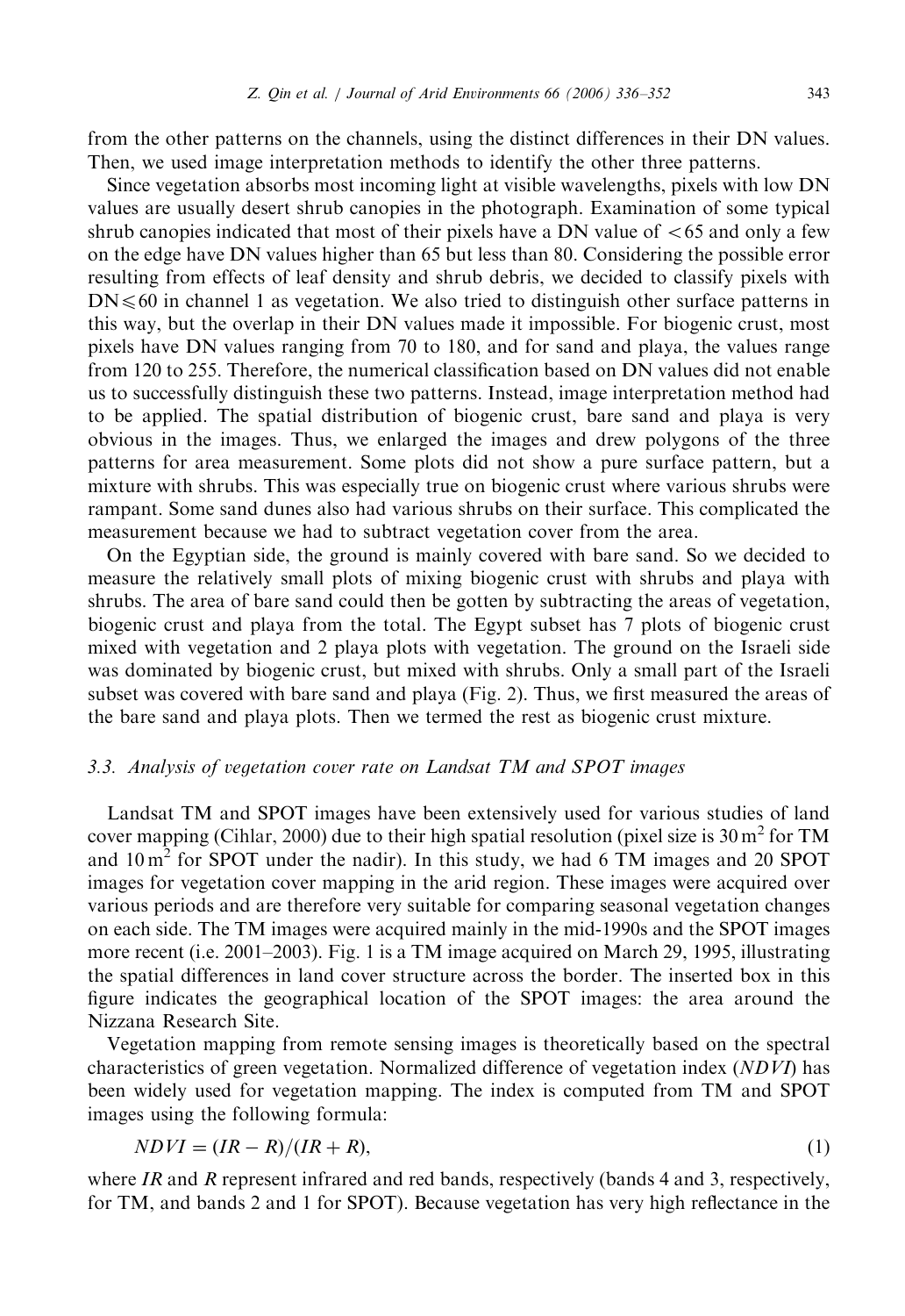infrared wavelength and low in the red wavelength, the higher *NDVI* value, the more vegetation cover there is on the ground. However, this index does not directly indicate vegetation cover rate. Actually, because pixels of TM/SPOT images are larger than any single canopy of plants in the arid region, *NDVI* on the pixel scale may include signal from both the vegetation canopy and the background surface. In our case, the background may be biogenic crust, bare sand and playa. However, one can expect a maximum *NDVI* value for a fully vegetated canopy covering the ground and a minimum *NDVI* value for a pure background surface where there is no vegetation cover. *NDVI* values between the maximum and minimum then represent some fraction of the vegetation cover. According to this principle, vegetation cover rate (*VR*) can be calculated from *NDVI* as follows (Kerr et al., 1992):

$$
VR = (NDVI - NDVIb)/(NDVIv - NDVIb),
$$
\n(2)

where  $NDVI<sub>v</sub>$  is the maximum *NDVI*, i.e., that of a fully vegetated surface, and  $NDVI<sub>b</sub>$  is the minimum *NDVI*, i.e., that of a pure background surface without vegetation. Thus, the accuracy of using *NDVI* to determine vegetation cover depends on the two important coefficients:  $NDVI<sub>v</sub>$  and  $NDVI<sub>b</sub>$ .

Usually,  $NDVI$ <sub>v</sub> is above 0.70 for green leaves of healthy plants. In our arid region, vegetation cover was defined as a canopy of various shrubs, which do not fully cover the surface when viewed from the nadir. We used our experimental *NDVI* of *artemisia* (a typical shrub in the region) canopy measured in the field as  $NDVI<sub>v</sub>$ ,  $\sim 0.61$  on average. The biogenic crust is mainly cyanobacterium crust in the region. According to the spectra presented in Karnieli (1997), the *NDVI* is estimated to be  $\sim 0.036$  for bare sand and  $\sim 0.055$ for cyanobacterium crust. Since the surface is mainly covered with biogenic crust on the Israeli side and bare sand on the Egyptian side, we use the *NDVI* of cyanobacteria crust as  $NDVI<sub>b</sub>$  for the Israeli subset and that of bare sand as  $NDVI<sub>b</sub>$  for the Egyptian subset. Atmospheric corrections were made to the images before computation of *NDVI* for vegetation analysis.

After the computation, we carried out three aspects of analysis: vegetation cover changes of cross-sections on both sides of the border, spatial variation of vegetation cover in the region, and seasonal vibration of average vegetation cover rates on the two sides.

# 4. Results and analysis

## *4.1. Results from the field observation*

Direct sampling results from the field observation of the five rectangular plots are presented in Tables 1 and 2. The sizes of the plots range from 330 to  $1330 \text{ m}^2$  (Table 1). Total sampling area of the five plots is  $3851 \text{ m}^2$ . As indicated in Table 2, no obvious differences in vegetation cover could be seen between the interdune valley and the dune slope. However, vegetation distribution was far from even in the region. The cover rate of vegetation tended to be different between the top dune and the dune slope or interdune. According to the measurement, average vegetation cover was  $\sim$ 15%, with interdune and dune slope 15–17% and top dune 10–11%. The biogenic crust surface accounted for over  $2/3$  of the total surface, while the bare sand made up  $\sim$  15%. Although the observation was conducted at the Nizzana Research Site, the results are likely to be representative of the land cover structure on the Israeli side.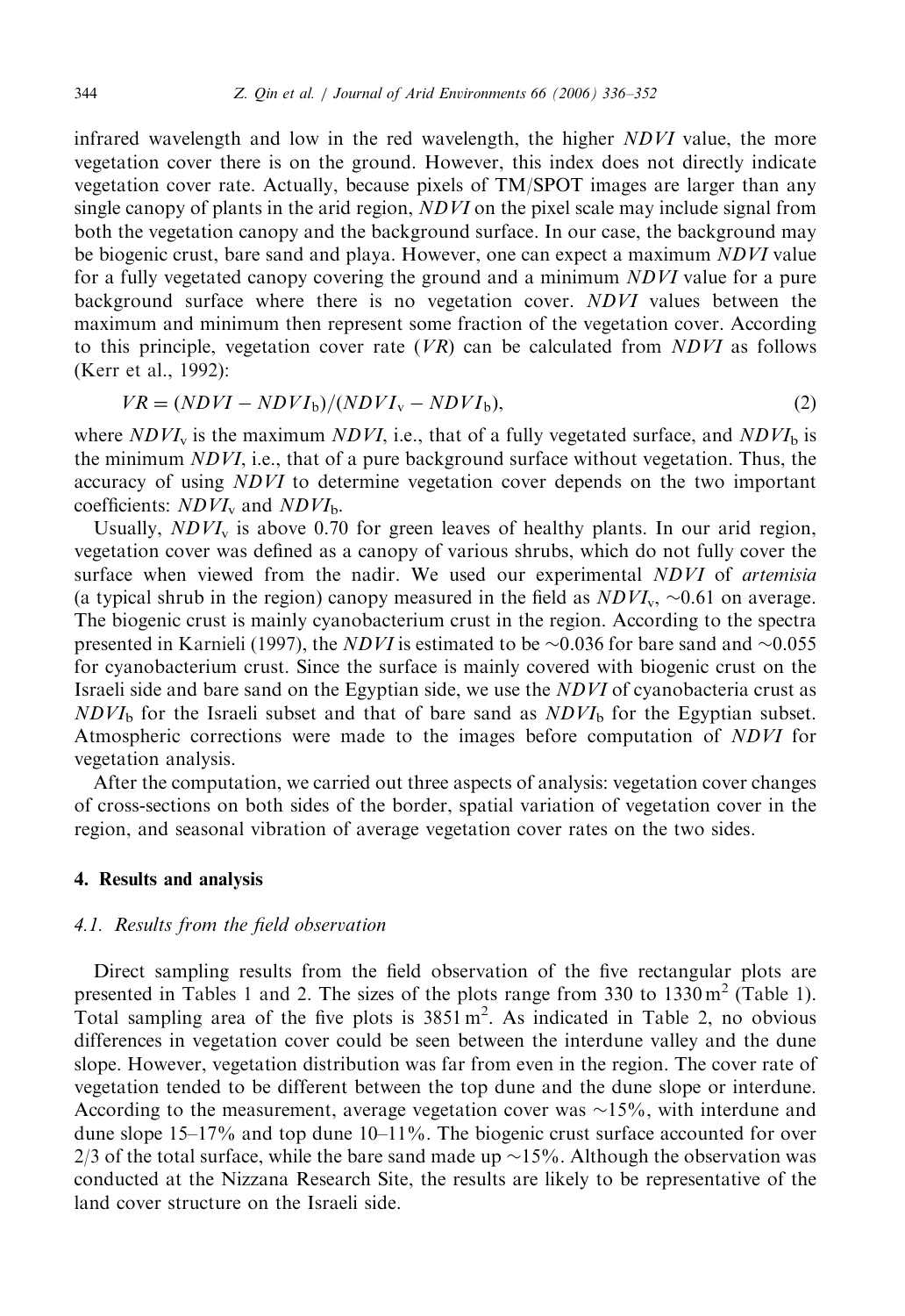#### *4.2. Results from the aerial photograph interpretation*

Image statistics indicated that the Israeli subset has a total of 3,698,857 pixels and the Egyptian one 8,896,446. Pixels with DN values  $\leq 60$  accounted for 17.4% in the Israeli subset and 6.4% in the Egyptian one. The ratio of the pixels to the total was 18.7% in the Israel subset and 6.9% in the Egypt one. This obvious difference in vegetation cover has a significant contribution to the sharp contrast of spectral reflectance in remote sensing images, as mentioned by Otterman (1974, 1977, 1981), Warren and Harrison (1984), Tsoar and Møller (1986), and Tsoar and Karnieli (1996).

We then measured the other three land cover patterns in the two subsets. Table 3 shows the measurement results in the Egypt subset. Large differences in vegetation cover can be seen among various CV (biogenic crust mixed with vegetation) plots, ranging from 5% to 16% (Table 3). The average vegetation cover rate was  $\sim$ 12% on CV plots and only 1.4% on PV (playa mixed with vegetation) plots. Five plots were sampled to compare vegetation cover changes on SV (bare sand mixed with vegetation) plots (Table 3), giving an average vegetation rate of 3.2%. According to these measurements, we obtained the following statistical results of land cover structure for the Egyptian subset: vegetation 568,946 pixels, accounting for  $6.4\%$  of the total; biogenic crust 2,426,254 pixels, accounting for  $27.3\%$ ; playa 292,859 pixels, accounting for 3.3%, and bare sand 5608,387 pixels, accounting for 63.0% (Table 3).

As seen from Fig. 2, not only vegetation density, but also biogenic crust area on the Egyptian side decreased rapidly with distance from the border. Thus, it was necessary to determine vanishing rates of vegetation cover and biogenic crust surface. Sampling three strips with different distances from the border gave the results shown in Fig. 3. Opposite changes were observed between bare sand and biogenic crust. The two patterns had a cover rate very close to each other in strip 1 (close to the border): 43.6% for biogenic crust and 44.4% for bare sand. However, in strip 3 (furthest from border), the rate increased to  $\sim$ 73.4% for sand and drops to 18.0% for crust. Since the photograph only covered a small part of the Egyptian side, one could expect that the cover rate might be above 75% for sand and be below 15% for crust. Vegetation rate also decreased, but playa rate increased slowly with distance: from  $9.4\%$  through  $5.6-4.8\%$ , and from  $2.5\%$  through  $3.5-3.7\%$ ,

| Plots           | Total pixels | Vegetation $(\% )$ | Plots           | Total pixels | Vegetation $(\% )$ |
|-----------------|--------------|--------------------|-----------------|--------------|--------------------|
| CV <sub>1</sub> | 622,094      | 11.9               | PV <sub>1</sub> | 15.979       | 4.4                |
| CV2             | 331,814      | 4.7                | PV <sub>2</sub> | 281,158      | 1.3                |
| CV3             | 50,567       | 5.9                | Total           | 297,136      | 1.4                |
| CV4             | 957,241      | 15.9               | SV <sub>1</sub> | 489,405      | 3.7                |
| CV <sub>5</sub> | 156,766      | 14.8               | SV2             | 243,333      | 4.8                |
| CV <sub>6</sub> | 532,890      | 10.8               | SV3             | 268,000      | 2.5                |
| CV7             | 110,809      | 9.2                | SV <sub>4</sub> | 213,043      | 4.6                |
| Total           | 2,762,180    | 12.2               | SV <sub>5</sub> | 374,684      | 1.9                |
|                 |              |                    | Total           | 1,588,466    | 3.2                |

Table 3 Vegetation cover changes in the Egyptian subset of aerial photograph

*Note*: CV denotes plot of biogenic crust mixed with vegetation, PV playa mixed with vegetation, and SV bare sand mixed with vegetation.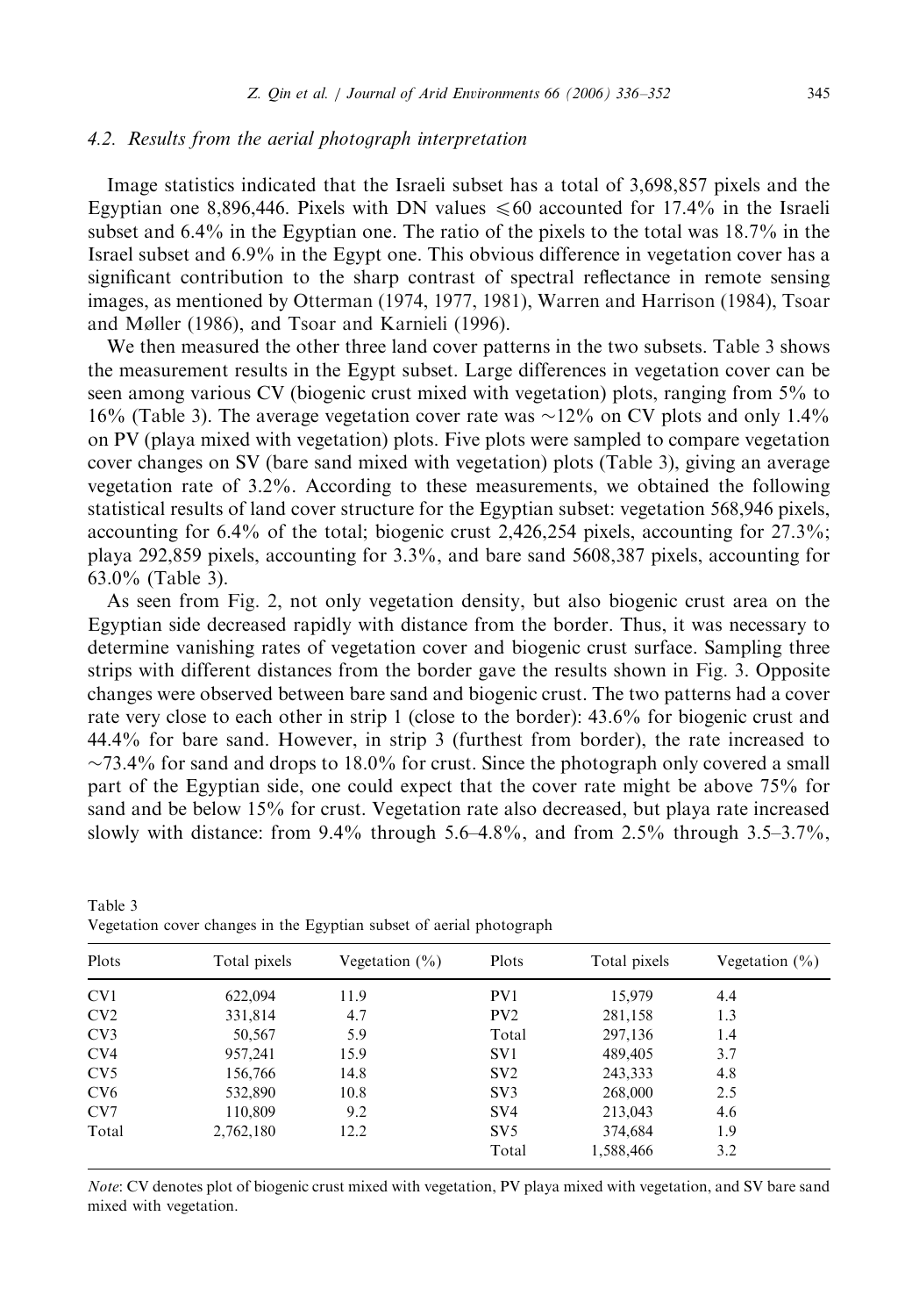respectively (Fig. 3). Thus, the rate on average could be estimated as  $\sim$  4.5% for vegetation and  $\sim$ 3.5% for playa.

Four sand dunes were distinguished on the Israeli subset, and Table 4 showed the results of the measurements made on them. Thus, we had 4,051,451 pixels of bare sand, accounting for 11.2% of the subset total. Several PV plots were available on the subset, with playa pixels accounting for 3.5% of the subset total. Vegetation cover rate in CV plots was also measured to determine their differences: average cover was 18.9% in the interdunes and 23.5% on the dune slopes. For the latter, the average rate was  $\sim$ 22.6% at the bottom and 24.9% in the middle. A higher vegetation rate on the dune slopes than in the interdunes might be attributed to water supply from the dune itself. Generally water also penetrates in horizontal direction in a sand dune. This means that there is likely to be a large supply of water in the dune slopes than in the interdunes, where water comes only from vertical direction or from deeper layers.

To compare the spatial distribution of vegetation in the Israeli subset, three sampling strips with different distances from the border were taken for measurement: giving a cover rate of 12.6% for strip 1 (close to the border), 15.8% for strip 2 (in the middle), and 17.7% for strip 3 (furthest from the border). Thus, vegetation density increases with distance from the border. Actually, due to the Israeli conservation policy, the sand dune region on the Israeli side has retained in its natural evolutionary status and is rarely disturbed by anthropogenic activities. With distance from the border, the effects of meteorological



Fig. 3. Changes in land cover structure on the Egyptian subset of aerial photograph.

| Table 4                                                             |  |  |  |  |  |
|---------------------------------------------------------------------|--|--|--|--|--|
| Vegetation cover changes in the Israeli subset of aerial photograph |  |  |  |  |  |

| Plots           | Total pixels | Vegetation $(\% )$ |  |  |
|-----------------|--------------|--------------------|--|--|
| SV1             | 714,146      | 3.0                |  |  |
| SV <sub>2</sub> | 1,067,436    | 2.7                |  |  |
| SV3             | 994,024      | 13.2               |  |  |
| SV4             | 815,270      | 9.0                |  |  |
| SV <sub>5</sub> | 753,858      | 5.1                |  |  |
| Total           | 4,344,734    | 6.8                |  |  |

*Note*: SV denotes plot of bare sand mixed with vegetation.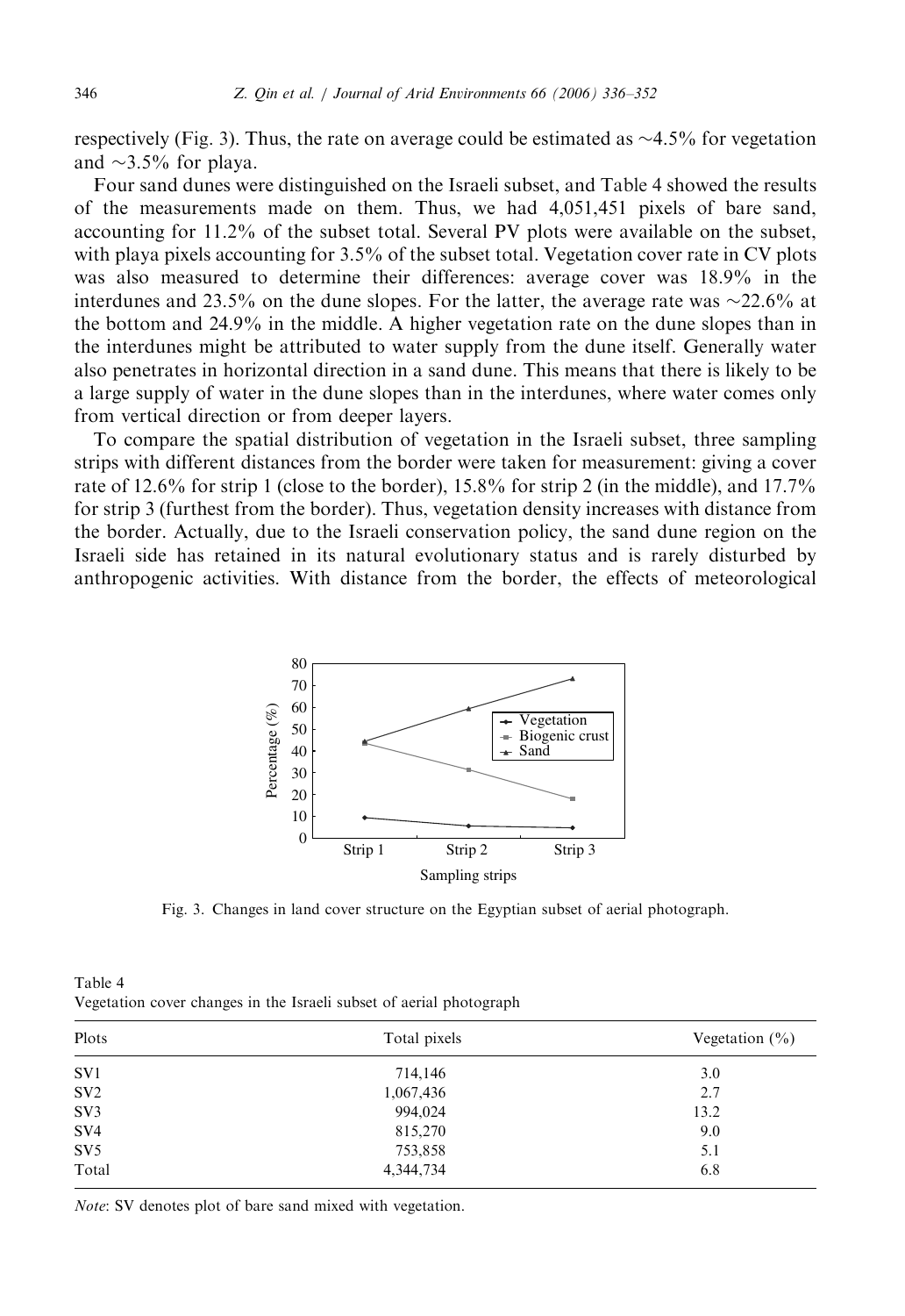factors from the nearby Egyptian side decrease, resulting in rampant vegetative growth in the region's inner areas.

# *4.3. Results from the Landsat TM and SPOT image analysis*

Fig. 4 represents one of the results from the analysis of the TM and SPOT images. Three cross-sections paralleling the border were taken for comparison of vegetation cover changes on both sides. The changes shown in Fig. 4 were computed from the TM image acquired on March 29, 1995. Since March is the blooming season for desert plants in the arid region, the changes in Fig. 4 represent typical differences in vegetation cover across the border. The Israeli side is clearly seen to have a higher vegetation cover rate than the Egyptian side. Three cross-sections were taken along the northwest-to-southeast direction, and with cross-section 1 close to the border, 2 in the middle and 3 further away. To reveal the general trend of vegetation cover changes along the cross-sections, each was averaged from 4 nearby samplings. Despite the big vibration, four features can be identified in Fig. 4. First, vegetation rate in the northwest was generally higher than that in the southeast. For the Israeli cross-sections, the rate usually changed from 22–30% in the northwest to 12–20% in the southeast. For the Egyptian cross-sections, it changed from  $5-12\%$  in the northwest to  $0-5\%$  in the southeast. This can probably be attributed to distance from the Mediterranean Sea. The arid region depends mainly on the Mediterranean climate for rainfall. Within a short distance from the sea, sharp differences in rainfall magnitude can be found. Uneven distribution of rainfall in the region may shape impacts on spatial changes in vegetation cover density.

Second, vegetation cover rates in the cross-sections differed with distance from the border. On the Israeli side, the rates increased from 16.1% for cross-sections I1 (close to the border) through 17.2% for I2 (in the middle) to 19.5% for I3 (furthest from the border). Opposite changes were seen on the Egyptian side, changing from 5.4% for E1 (close to the border) through 5.0% for E2 (in the middle) to 3.3% for E3 (furthest from the border). Third, the Israeli side had a much higher average vegetation cover than the Egyptian side. The average for cross-sections I1, I2 and I3 was 17.6%, while that for E1,



Fig. 4. Vegetation cover changes in cross-sections of the Israeli and the Egyptian sides. I1, I2 and I3 are crosssections 1, 2, and 3 on the Israeli side; E1, E2 and E3 are cross-sections 1, 2, and 3 on the Egyptian sides. Crosssection 1 is close to the border, 2 in the middle, and 3 furthest from the border.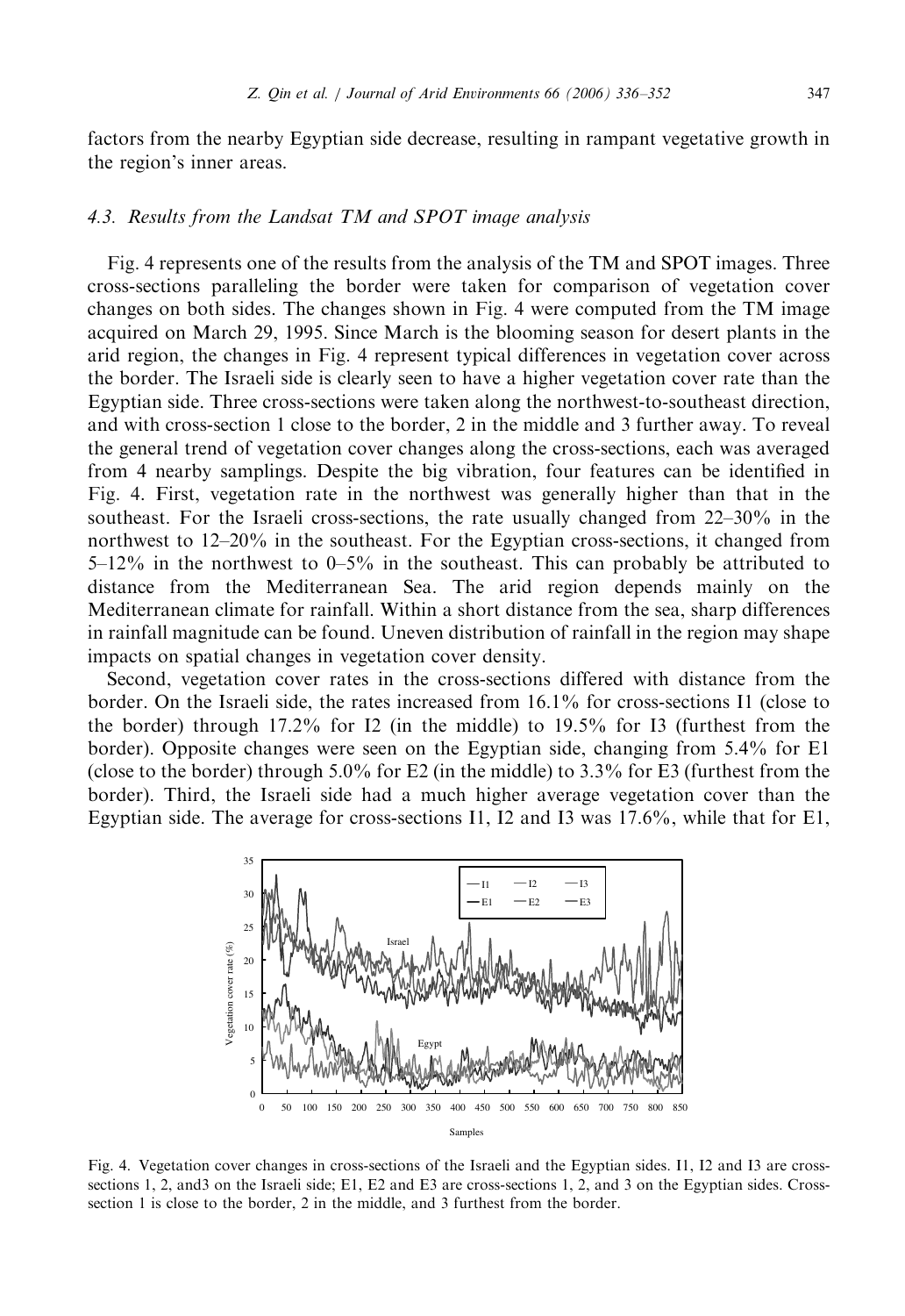E2 and E3 was only 4.6%. This may represents the actual difference in vegetation cover across the border. Finally, spatial distribution of vegetation cover was far from even on both sides. Great vibration was a common feature to the cross-sections from both sides, particularly I3 and E3.

Fig. 5 highlights the detailed spatial variations in vegetation cover of the region. In addition to the obvious differences across the border, the upper part of the Israeli side had higher vegetation cover than the lower part. Vegetation cover rate was generally up to 20–30% in the upper part, whereas it was only 12–20% in the lower part. The wadi near the Nizzana Research Site also had remarkably dense vegetation covering its bed. In the lower right were the small hills, where relatively higher vegetation cover was also seen in the valleys, due to more water available.

Table 5 and Fig. 6 compare vegetation cover changes in various seasons, computed from the available 6 Landsat TM images of the region. Seasonal changes of vegetation cover in the arid region depend strongly on rainfall. The climate in the region follows a typical Mediterranean pattern, with the rainy season generally starting in November and ending in April, despite large annual vibrations. Therefore, the period from January to March is usually the best growing season for green plants in the region. This is why we obtained much higher average vegetation cover rates in TM images 19870404, 19950124 and 19950329. During the dry season (generally from May to October), the desert plants gradually go into dormancy, due to a lack of water. The plant canopy is reduced to minimum in order to minimize water loss through evapo-transpiration. Table 5 indicates that seasonal changes in vegetation cover on the Israeli side may be from above 18% in the growing season to  $\sim$  5% in the dry season. On the Egyptian side, the rate may be  $\sim$  5% in the growing season, while it may drop to below 2% in the dry season.

Seasonal changes of vegetation cover in the region are more clearly seen from the lower and left parts of Table 5, which were computed from 20 SPOT images of the region around



Fig. 5. Vegetation cover rate of the Israel–Egypt border region, retrieved from Land TM image of March 29, 1995.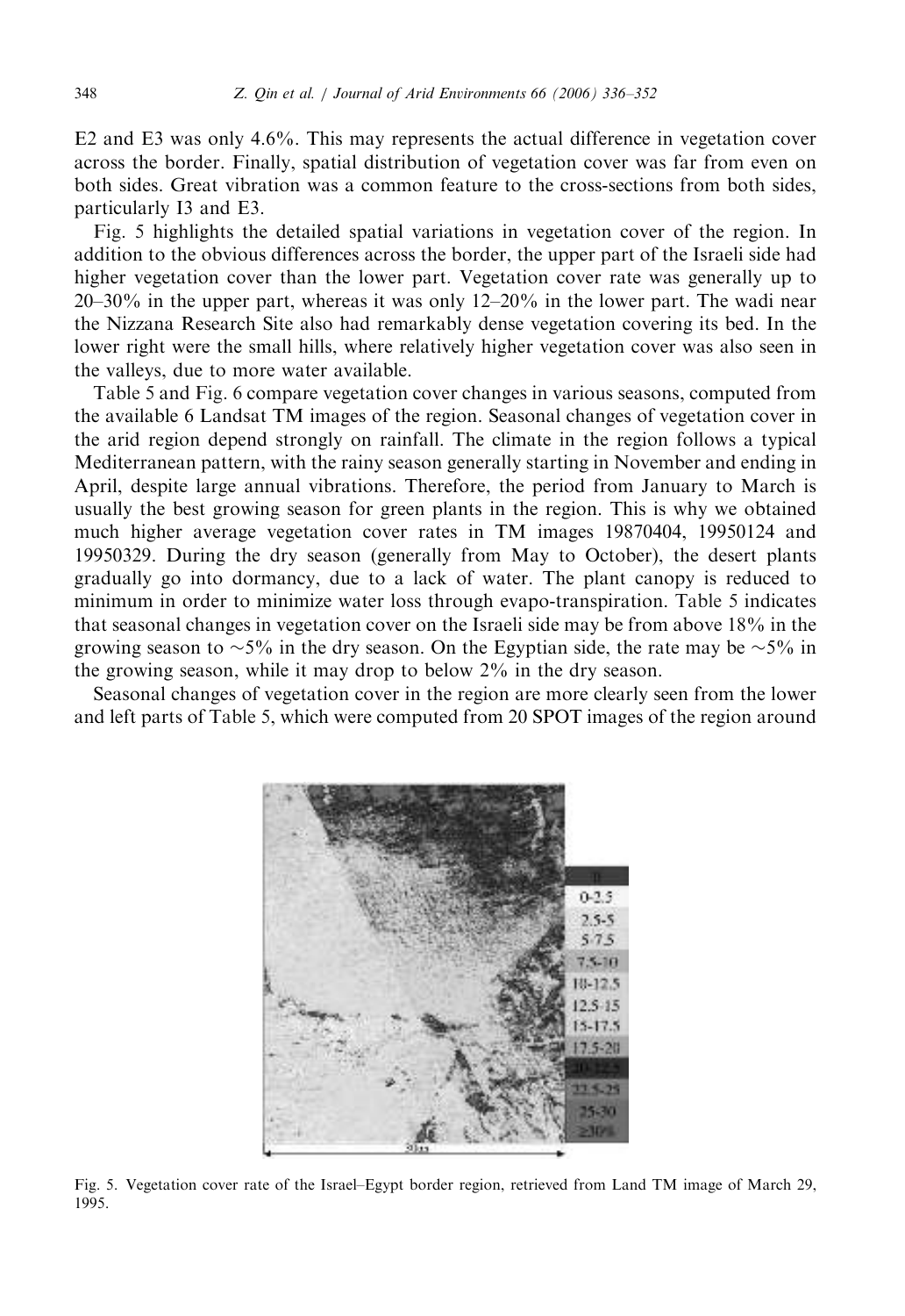| Imaging dates      | No.            | Israel $(\% )$ | Egypt $(\% )$ | Imaging dates      | No. | Israel $(\% )$ | Egypt $(\% )$ |
|--------------------|----------------|----------------|---------------|--------------------|-----|----------------|---------------|
| Landsat TM images  |                |                |               | <b>SPOT</b> images |     |                |               |
| 19870404           |                | 16.5           | 4.2           | 20020116           | 7   | 8.7            | 3.9           |
| 19941121           | $\overline{2}$ | 7.5            | 1.7           | 20020131           | 8   | 10.4           | 4.4           |
| 19950124           | 3              | 16.3           | 4.5           | 20020304           | 9   | 16.9           | 4.9           |
| 19950329           | 4              | 18.7           | 4.8           | 20020416           | 10  | 9.0            | 3.3           |
| 19950617           | 5              | 10.3           | 3.6           | 20020425           | 11  | 7.2            | 2.6           |
| 19950921           | 6              | 8.3            | 3.2           | 20020521           | 12  | 6.2            | 2.9           |
|                    |                |                |               | 20021013           | 13  | 4.0            | 2.6           |
| <b>SPOT</b> images |                |                |               | 20021115           | 14  | 8.6            | 2.9           |
| 20010429           |                | 6.9            | 3.5           | 20021206           | 15  | 9.7            | 3.5           |
| 20011123           | $\overline{2}$ | 4.8            | 2.7           | 20021215           | 16  | 10.5           | 3.8           |
| 20011125           | 3              | 4.1            | 2.5           | 20021230           | 17  | 13.8           | 4.3           |
| 20011202           | 4              | 5.9            | 3.1           | 20030110           | 18  | 14.4           | 4.6           |
| 20011216           | 5              | 6.1            | 3.4           | 20030201           | 19  | 16.9           | 4.9           |
| 20011227           | 6              | 6.6            | 3.5           | 20030227           | 20  | 18.2           | 5.3           |

Table 5 Changes in average vegetation cover rates on both sides of the border in the arid region

*Note*: Imaging date is in the format of yyyymmdd. For example, imaging date 20030227 refers to February 27, 2003.



Fig. 6. Vegetation cover changes of the arid region across the Israel–Egypt border, estimated from Landsat TM images, which are named using imaging date in a format of yyyymmdd, for example 19950921 referring to imaging date of September 21, 1995.

the Nizzana Research Site. A comparison of vegetation cover rates on both sides is presented in Figs. 7 and 8. Spatial variation is clearly seen across the border on the SPOT image (Fig. 7) acquired on February 1, 2003. Since the imaging date was during the growing season, vegetation cover rate shown in Fig. 7 reflects the region's maximal status. The rate on the Israeli side is high up to 22–30% in the dunes near the wadi. In contrast, the Egyptian side generally has a rate of below 7% (Fig. 7) and dense vegetation can only be seen along the wadi bed, indicating that the Egyptian side is dominated by bare sand surface. Fig. 8 highlights the seasonal changes in vegetation cover, where they are seen to be similar to those from Landsat TM images. The highest vegetation cover rates are seen in the SPOT images 9, 19 and 20, acquired during the growing season.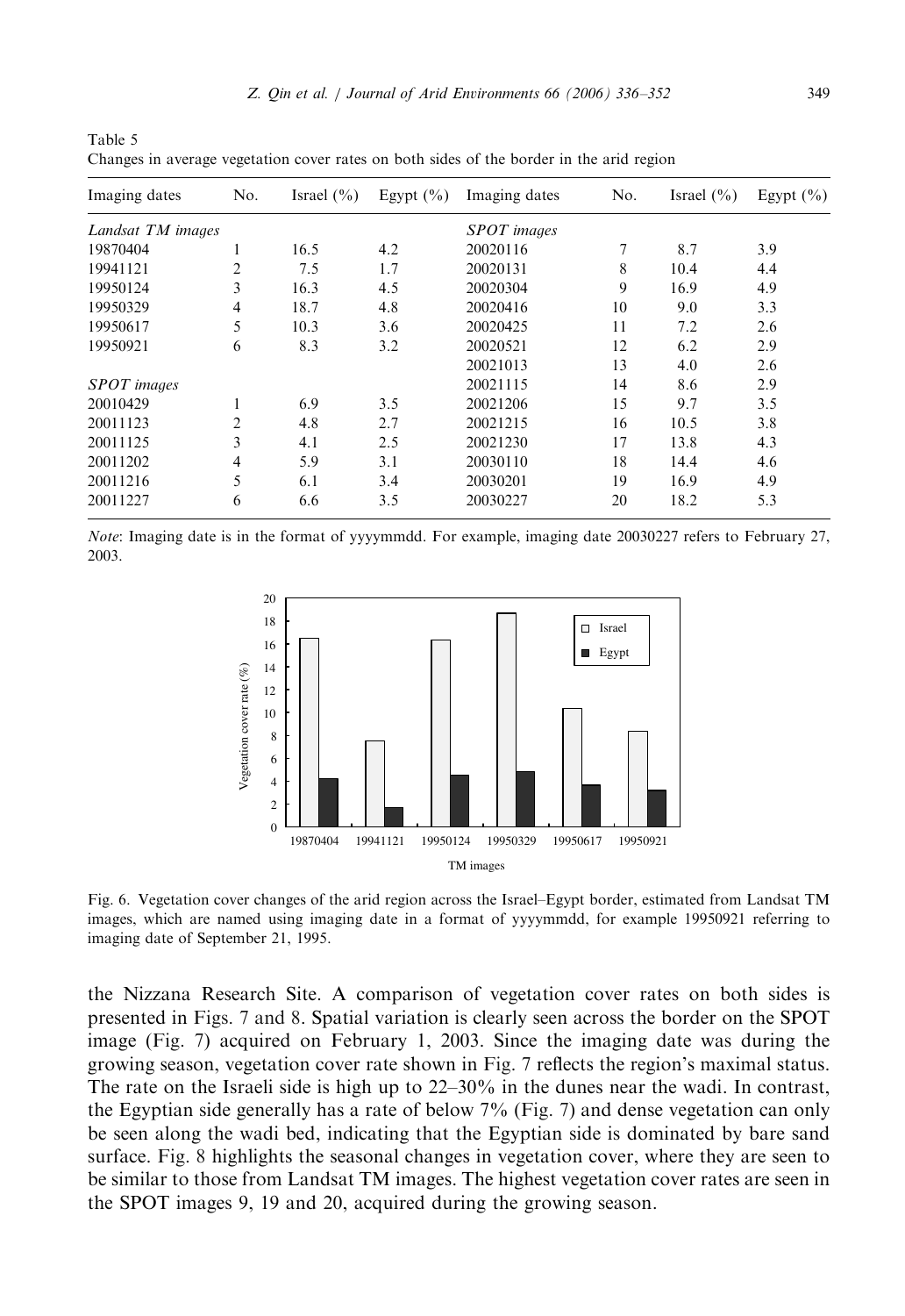

Fig. 7. Vegetation cover rate of the Israel–Egypt border region, retrieved from SPOT image of February 1, 2003. Geographic location of the image is boxed in Fig. 1.



Fig. 8. Vegetation cover changes of the arid region across the Israel–Egypt border, estimated from SPOT images. Refer to Table 5 for imaging dates.

## 5. Conclusion

Three methods were employed in this study to estimate land cover structure in the arid region across the Israel–Egypt border. Field observation at the Nizzana Research Site of Israel indicated that, on average, vegetation covers  $\sim$  15.6% of the ground, biogenic crust 69.4%, bare sand 11.9% and playa 3.0%. Results from measurements made on the aerial photograph supported the existence of a sharp difference in land cover structure across the border. Vegetation covered  $\sim$ 17.4% on the Israel subset and 6.4% on the Egypt one. Biogenic crust occupied  $\sim 67.9\%$  on the Israel subset and 27.3% on the Egypt one. Bare sand covers  $\sim$ 11.2% on the former and 63.6% on the latter. Playa only covered a small percentage: 3.5% and 3.3% on the Israeli and Egyptian subsets, respectively.

Analysis of vegetation cover on the available TM and SPOT images strongly supported the results from the aerial photograph interpretation. Cross-section analysis revealed four features of vegetation cover changes in the region: the cover rate was obviously higher on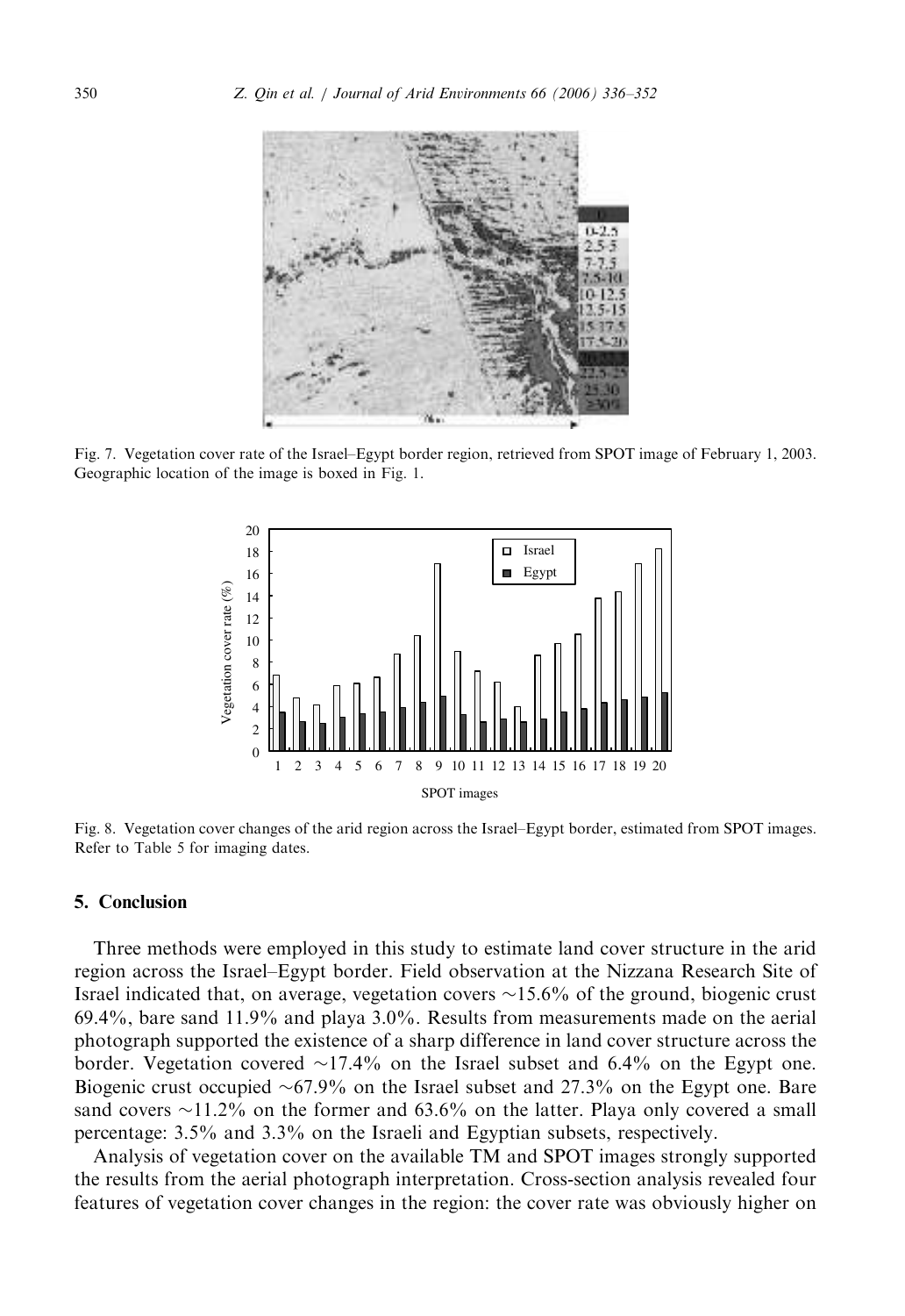the Israeli side than on the Egyptian side. During the growing season, e.g. in March, the rate was above 17.6% on the Israeli side and 4.6% on the Egyptian side. Vegetation density generally decreased with distance from the Mediterranean Sea. Opposite changes in vegetation cover occurred between the two sides with respect to distance from the border: on the Israeli side, vegetation cover rate showed an increasing trend with the distance; this is in contrast to its slight decreasing trend with distance on the Egyptian side (Fig. 4). Finally vegetation density is far from even in terms of spatial distribution.

Time series analysis of the TM and SPOT images highlighted a remarkable change of vegetation cover in different seasons. Generally speaking, average vegetation cover rate on the Israeli side can reach over 18% in the growing season, whereas it can drop to below 5% in the dry months. On the Egyptian side, the rate may increase to  $\sim$ 5% in the growing season and drop to below 2% in the dry months. Since the surface of the Israeli side is mainly biogenic crust under canopy, and that of the Egyptian side is mainly bare sand, it is expected that the cover rate of biogenic crust on the Israeli side will change from 70% in the wet season to as high as 84% in the dry months. The rate of bare sand on the Egyptian side may range from  $\sim 80\%$  in the wet season to 82% in the dry months.

Therefore, it is reasonable to estimate the land cover structure of the region as follows. During the growing season, average vegetation cover rate may rise to above18% on the Israeli side and over 5% on the Egyptian side. However, the rate in the dry season may drop to below 5% on the Israeli side and  $2\%$  on the Egyptian side. This indicates a very high vibration in seasonal changes of vegetation cover in the region. Accordingly, biogenic crust occupies 71–84% of the surface on the Israeli side from the wet to dry seasons, and 12% on the Egyptian side. Bare sand covers 7.5% on the Israeli side and 79–82% on the Egyptian side. Playa accounts for 3.5% on both sides. This estimate of land cover structure has successfully used to model and explain the land surface temperature difference across the border (Qin et al., 2002b, 2005).

## Acknowledgement

This work was supported by China National Natural Science Foundation projects (No: 30571078 and 40471096). The authors sincerely thank the following people for their assistance: Dr. Heike Schmid, our colleague at the Remote Sensing Laboratory, for helping to access the region for ground truth measurements; Mr. Simon Berkowics, administrator of The Arid Ecosystems Research Center, Inst. of Earth Sciences, The Hebrew University of Jerusalem, for giving us permission to conduct ground truth measurements at the Nizzana Research Site; Dr. Dan Blumberg, Dr. Haim Tsoar, Mr. Gil Revivo, Dr. Robi Stark and Mr. Guy Serbin from Ben Gurion University of the Negev for personal communications about the region.

#### References

Bahre, C.J., Bradbury, D.E., 1978. Vegetation change along the Arizona–Sonora boundary. Annals of the Association of American Geographers 68, 145–165.

Balling Jr., R.C., 1989. The impact of summer rainfall on the temperature gradient along the United States–Mexico border. Journal of Applied Climatology 28, 304–308.

Balling Jr., R.C., Klopatek, J.M., Hildebrandt, M.L., Moritz, C.K., Watts, C.J., 1998. Impacts of land degradation on historical temperature records from the Sonoran desert. Climatic Change 40, 669–681.